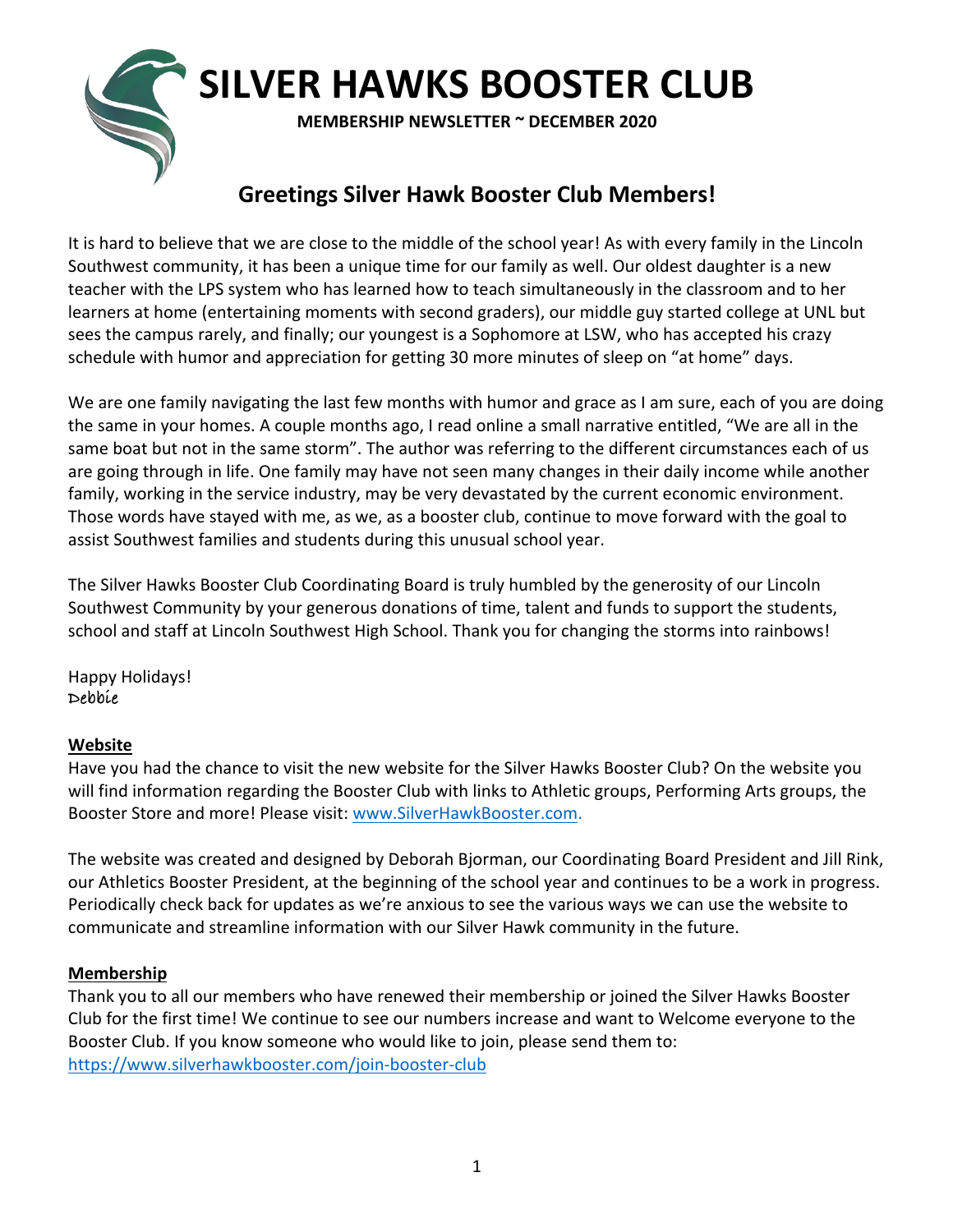#### **MEMBERSHIP NEWSLETTER ~ DECEMBER 2020**

#### **Coordinating Board**

Want to be part of a fun and dynamic group of people? Consider becoming a member of the Silver Hawks Booster Club Coordinating Board! Want more information? Simply contact any member of the Coordinating Board. Each one of our board members are more than willing to answer your questions and assist you in obtaining a position on the board. Please visit the Silver Hawks Booster Club website for current open positions.

#### **Booster Bash**

Thanks to the creativity and hard work of Tara Meyer, our fundraising chair, and her committee; instead of the annual Silver Platter Fundraiser, the Booster Club held the Booster Bash on October 3rd. It was a fantastic event and very successful!! The event raised approximately \$38,000! Thank you to everyone who made this event a huge success!! Please see the attachment for breakdown of expenses/income from the Booster Bash.

#### **Internal Revenue Service**

At our Coordinating Board July meeting we learned our 2018 Taxes had not been filed and at the time we had incurred approximately \$4000.00 in fines that included interest. In November, we learned that with the assistance of a CPA, this fine had been waived by the IRS.

In August of this year, the Coordinating Board learned we were not in compliance with the IRS in regard to the distribution of Scholarships. As a designated  $501(c)(3)$  organization, we are not to benefit individuals per IRS standards. A 501(c)(3) organization must obtain permission from the IRS to distribute scholarships. Working with Mr. Gillotti, the LPS foundation will be the avenue used in the future if funds from the Booster Club are requested to properly support scholarships. For more information, I would encourage you to watch the brief video from Parent Booster USA.

https://parentbooster.org/videos/scholarship-requirements-booster-clubs

#### **Performing Arts Board and Reorganization of Procedures**

There is no easy way to say it - the past few months on the Performing Arts side of the house of the Booster Club have been a bumpy road and at times the road just disappeared. Upon each of the various board members taking their new positions in July, we learned of some internal procedural issues that were being done incorrectly within the Performing Arts Booster Board. We do want to repeat, these were Performing Arts Booster Board issues, not issues with the Performing Arts Sponsors or Programs.

As a non-profit and a booster club our main purpose is to fundraise and to utilize those funds to support the students and the school at Lincoln Southwest. The second function of the board or boards is to ensure those funds our being utilized as designated in the Silver Hawk Booster By-Laws and for the purposes that the boards have voted on and approved. The boards provide financial oversight and fiscal responsibility by ensuring standards set forth by the Nebraska Non Profit Corporation Act and by the Internal Revenue Service guidelines for non-profit groups. The boards must also coordinate with the administration of LSW to ensure fundraisers and purchases are approved as per Lincoln Public School District guidelines for outside organizations. https://www.lps.org/uploads/documents/recommended practices pta pto 2015-10.pdf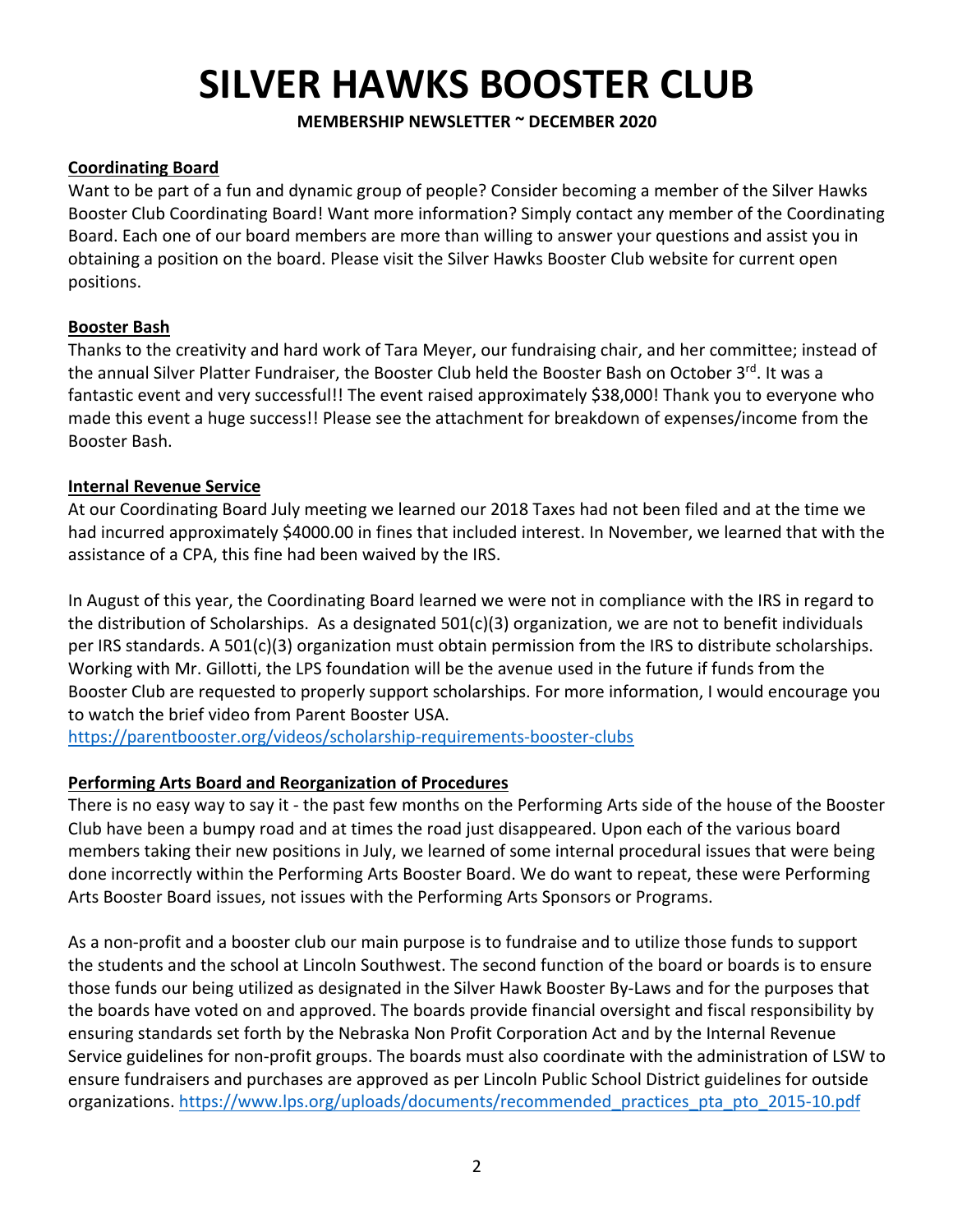#### **MEMBERSHIP NEWSLETTER ~ DECEMBER 2020**

Upon taking our new positions in July, the Coordinating Board learned proper procedures regarding financial oversight and fiscal responsibility were not in place. Simply, no budgets were in place, no expenditures were discussed or voted upon and the board was not functioning as per Nebraska Non-Profit Corporation Act Standards. At no time did we or do we now believe our predecessors did this nefariously or maliciously, as the vast majority of funds were spent for the students and the school as per our mission. We are very appreciative of those that came before us and understand our positions are those of volunteer parents who are giving their time for the betterment of the students and the school.

As a board, we needed guidance beyond our level of expertise and did consult an attorney for clarification on how to move forward and ensure we were operating in a manner that was in line with the Nebraska Non-Profit Corporation Act. The board initially contacted an attorney in Lincoln briefly, but then turned to Parent Booster USA as our resource. Parent Booster USA (https://parentbooster.org) has been an invaluable resource and a wonderful partner to the Silver Hawks Booster Club.

As of the typing of this newsletter, the Silver Hawks Booster Club has NOT spent one penny on attorney's fees. We are very thankful for the time and assistance that has been donated to us.

As of today, we have reorganized our procedures within the Performing Arts Booster Board and although we still are smoothing out those bumps in the road, we believe we have created a smooth path going forward. Thank you to our current Performing Arts board for all the hard work you have put into the continued success of the Booster Club! Jen Fraser - President, Heather Thoming - Vice-President, Lisa Warwick - Treasurer and Dusti Shelby - Secretary.

#### **Athletics & Activities**

As many of our athletes and coaches can tell you, the DHMs and often-changing Covid restrictions always provided a new adventure for our teams this fall. I continuously heard numerous comments praising how well the Athletes cooperated and responded though, and despite our Covid world, we ended the fall season on a high note with all of our teams. We're anxiously awaiting to get our Winter teams in action, and fingers crossed we can make that happen soon.

I want to thank all the sport parents that have graciously donated to our programs so far this year – over \$15,000 has been received through our website to support our fall sports teams this season, and over \$19,000 was received at the Booster Bash! Your generous support through our Giving Tree fundraiser has allowed us to purchase practice jerseys (boys basketball), swim jackets (swim/dive team), golf bag (boys & girls golf), a tent (cross country & track) and jerseys/pass & snap trainer (football). Future donations for any of our programs (both directly or to the Giving Tree) can be completed through our website, www.silverhawkbooster.com.

#### **Performing Arts**

The students and teachers of the Performing Arts are living the motto, "The show must go on!". Activity abounds and although not the same as in recent years, the excitement of final preparations, making music, and performing their best is raising spirits of students, staff, and families in our community.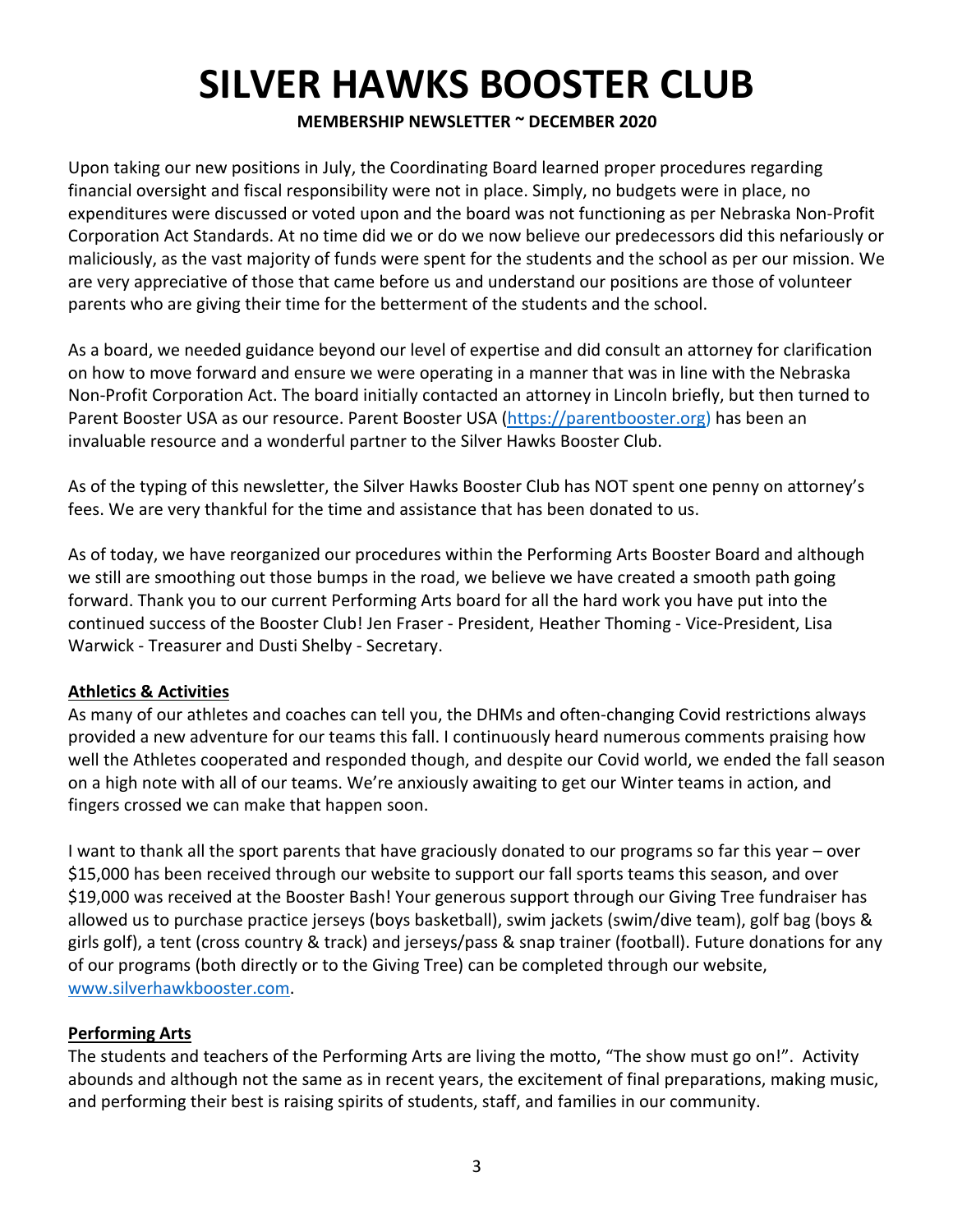#### **MEMBERSHIP NEWSLETTER ~ DECEMBER 2020**

Global pandemics and DHM's are obstacles, but sponsors and kids have found safe ways to work within the guidelines and make magic happen.

The long-awaited Newsies Musical is finally hitting the stage the first two weekends in December. Please see the bottom of this newsletter for information on how to stream this event and celebrate the 11 months of work that has gone into making this production possible.

The Fearless Forensics team has been very successful as their season is underway and they continue to make LSW proud.

The vocal and instrumental music departments are gearing up for the 2020 version of December concerts – planning to bring these showcases to families virtually to brighten up living rooms and spread the beautiful music that the students have been working so hard to produce. Congratulations to all of the students who made the All-State Choir, Band, and Orchestra this year! Great job to everyone who tried out and entered a submission.

#### **Booster Store**

If you have not had the opportunity to visit the online Booster Store, I would encourage you to check it out and see if there are any items you or your student may enjoy for Christmas!

#### https://www.silverhawkbooster.com/booster-store

In November the Coordinating Board voted to upgrade the sales system. The new system will allow for accurate store inventory, sales receipts and activity reports. The new system will create an online store that coordinates with the physical store and will also be able to "talk" with the new financial system of the booster club. Since the system is mobile, it can be utilized outside the physical store in the same manner.

#### **Facebook Pages**

For periodic updates and announcements, join us on Facebook! LSW Silver Hawks Booster Club (@LSWSilverhawksBoosterClub) LSW Athletics Booster Club (@LSWAthleticsBoosterClub)

#### **Silver Hawks Bylaws and Parent Handbooks**

Our Silver Hawks Bylaws are currently being reviewed by Parent Booster USA and we plan to receive recommendations from Parent Booster USA going forward. As the Coordinating Board has turned to the By-Laws for guidance, we have recognized there a few areas that need to be consistent in the language and one of the main areas that needs clarification, is the means and methods to placing members on the Coordinating Board once the annual members meeting in April occurs and a position remains vacant.

The Coordinating Board plans to have the By-Laws available by the February 2021 Coordinating Board Meeting for review by all members with an open forum for discussion, suggestions and questions at the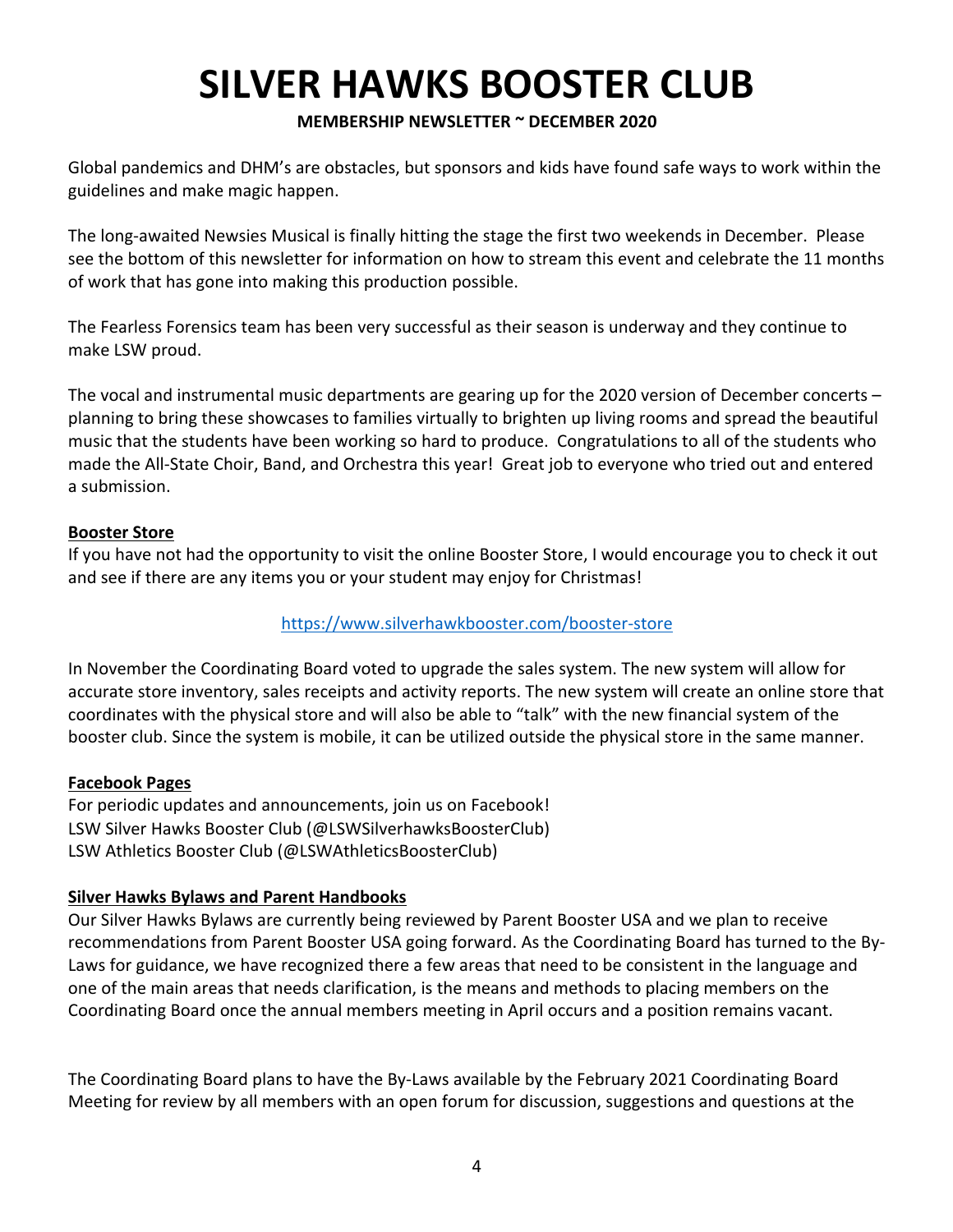#### **MEMBERSHIP NEWSLETTER ~ DECEMBER 2020**

March 2021 Coordinating Board Meeting. A full membership vote on the By-Laws will then take place at the All members meeting/Coordinating Board Meeting in April 2021.

Parent Handbooks are currently being reviewed by the Vice-Presidents of the three boards. If you have been a parent representative or are a current parent representative, we would encourage you to contact Lori Underwood, Vice-President Coordinating Board, at newlori@live.com. Your input into the parent handbook would be greatly appreciated!

#### **Expenditures**

As our main purpose is to fund the students and programs at Lincoln Southwest, we wanted to share with you some of the expenditures that have been completed so far this year!

Activity Funding Band Instrument Covers \$2500.00 Distribution of Funds to the Athletic and Performing Arts Boards \$4000.00 each Funding towards Adopt-A-Hawk \$4000.00 Giving Tree Wish Year Books Fulfilled \$1200.00 Midwest Bank Thanksgiving Meals Fundraiser \$600.00

#### Administrative Costs

- Website: \$282.00 for two years. Reoccurring cost that falls every 2-3 years to maintain the Silver Hawks Booster Club in an online capacity.
- Domain: \$33.75 for two years. Reoccurring cost pending length of time renewed previously.
- Zoom Accounts for all 3 boards: \$359.76 for one year. A one-time cost and only needed because of our current restrictions in regard to in person meetings.
- Copies/Envelopes/Stamps: \$103.80
- Booster Store: \$15,008.67 (Income \$13,925.25 ~ Budget for 20-21 is \$20,000 in expenses)
- Online Quick Books for all three boards: \$35/mo x 1 year. Using this online bookkeeping system will allow for a more efficient and streamed lined accounting system. Our bank accounts will automatically update with the system, the booster store sales will automatically update with the system and our treasurer's and other board members will be able to access the accounting information online anywhere and anytime. Our booster club, in a normal year, has a yearly income between \$400k and \$500k a year. The majority of these funds are in and out expenses, however, there are a lot of in and out expenses to manage.

At the November meeting, as mentioned previously, we discussed upgrading the store and also replacing the current iPads. Since we use the iPads to run credit cards and we plan to use them more for other Booster Club activities and the Booster Store, it is important the iPads are able to function efficiently and with updated operating systems. The detailed expense sheet for these items is attached to this newsletter.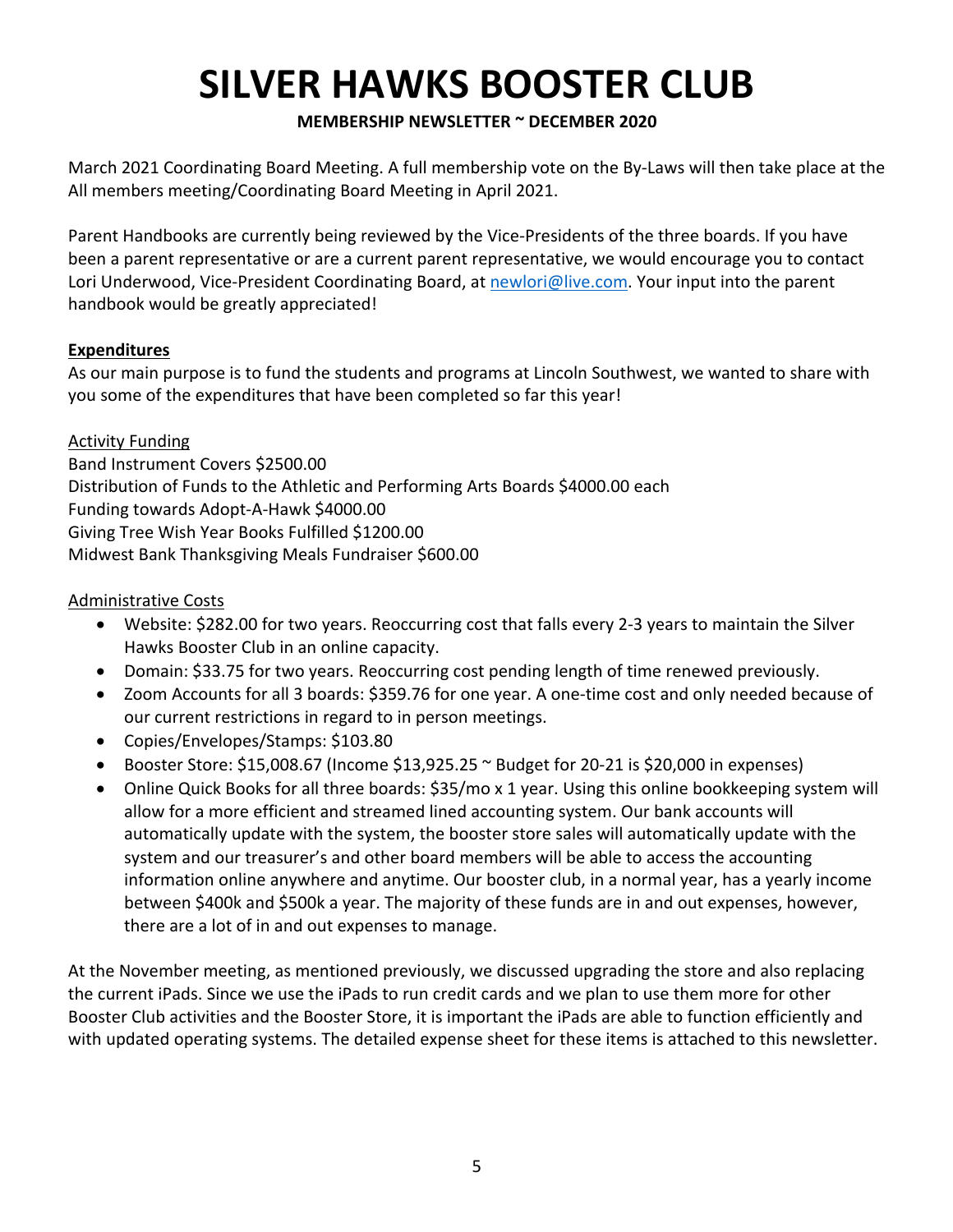#### **MEMBERSHIP NEWSLETTER ~ DECEMBER 2020**

Please note: All expenses of the Coordinating Board are discussed and completed by board vote with a quorum present and only passed with majority vote. No single person controls the expenditures or nonexpenditures of the board.

The Coordinating Board currently has approximately \$40k in the bank account. As a board, we discussed what the future at Lincoln Southwest will bring in the coming months. As you can imagine, it is very difficult to even project expenses or future needs at the school. The board's plan is to re-evaluate the needs of the students and the school at our first meeting after the holidays.

As a board, we want to ensure all students are able to participate in every activity they choose and not to be limited by personal lack of funding. If you know a student or family needing some Silver Hawk support, please direct them to the counselor's office at LSW and the counselor will work with our Coordinating Board Treasurer keeping the name of the family and student anonymous.

Our entire purpose is to support and provide funding to Lincoln Southwest Students and the school. We encourage our Parent Representatives to bring their activities wants and needs to their respective monthly committee meetings thus allowing our Athletics and Performing Arts Boards the opportunity to bring forward those expenses forward, that they are unable to fund, to the Coordinating Board.

#### **Coordinating Board Information**

Meetings are held monthly on the third Monday of each month. Currently, the meetings are being held via Zoom but hopefully we will be able to return to in person meetings in the near future. The Board encourages you to attend the meetings as an observer and then participate in our membership forum at the end of the meeting. Zoom links are provided at https://www.silverhawkbooster.com/booster-meetings

Coordinating Board Meeting Minutes for each meeting are available to all members after they have been reviewed and approved by the Coordinating Board and can be requested by emailing the Coordinating Board Secretary, Tamara Schmeling, tamaranpaul@gmail.com

Treasurers Report for all three boards are available at each monthly meeting or can be requested by emailing the Coordinating Board Treasurer, Suzette Moeller, suzmo46@gmail.com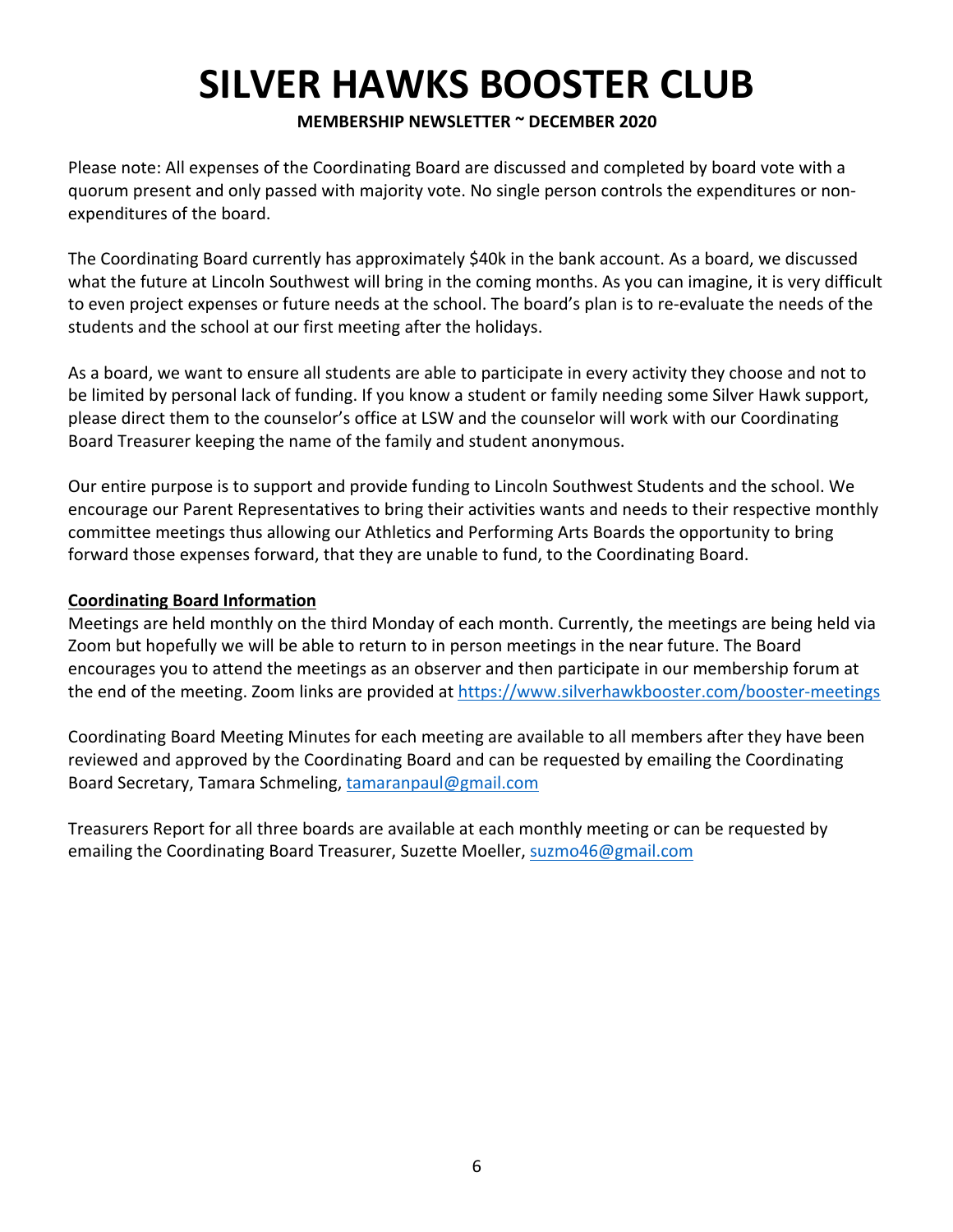**MEMBERSHIP NEWSLETTER ~ DECEMBER 2020**

#### **Upcoming Events**

**Newsies the Musical is coming to your screen!** Looking for something to watch and want to support the Lincoln Southwest Theater? Grab some popcorn, get comfy and enjoy the show from your own living room!

Show Performances: December 4, 5 and 11, 12 at 7:00 pm

Tickets are only available online at: www.showtix4u.com Live Stream Reserved Tickets on sale NOW!! 1-4 Viewers - \$15 each Family/Group Viewing - \$65 Questions? Call the Silver Hawk Theatre Box Office at 402-436-1335 *Please note: with the ongoing pandemic, please watch for updates and changes to scheduling*

Good Luck Cast and Crew!! Many thanks to the LSW staff who have worked so hard to make this show happen!!

As Presidents of the three boards of the Silver Hawks Booster Club we encourage you to contact us with any questions or concerns (admin@silverhawkbooster.com). We wish you many blessings this holiday season and hope you enjoy the time with your family and friends!

### **Debbie Jill**

Deborah Bjorman Jill Rink

President Coordinating Board President Athletics & Activities Board

**Jen**

Jen Fraser President Performing Arts Board

*"Our greatest natural resource is the minds of our children"* ~ Walt Disney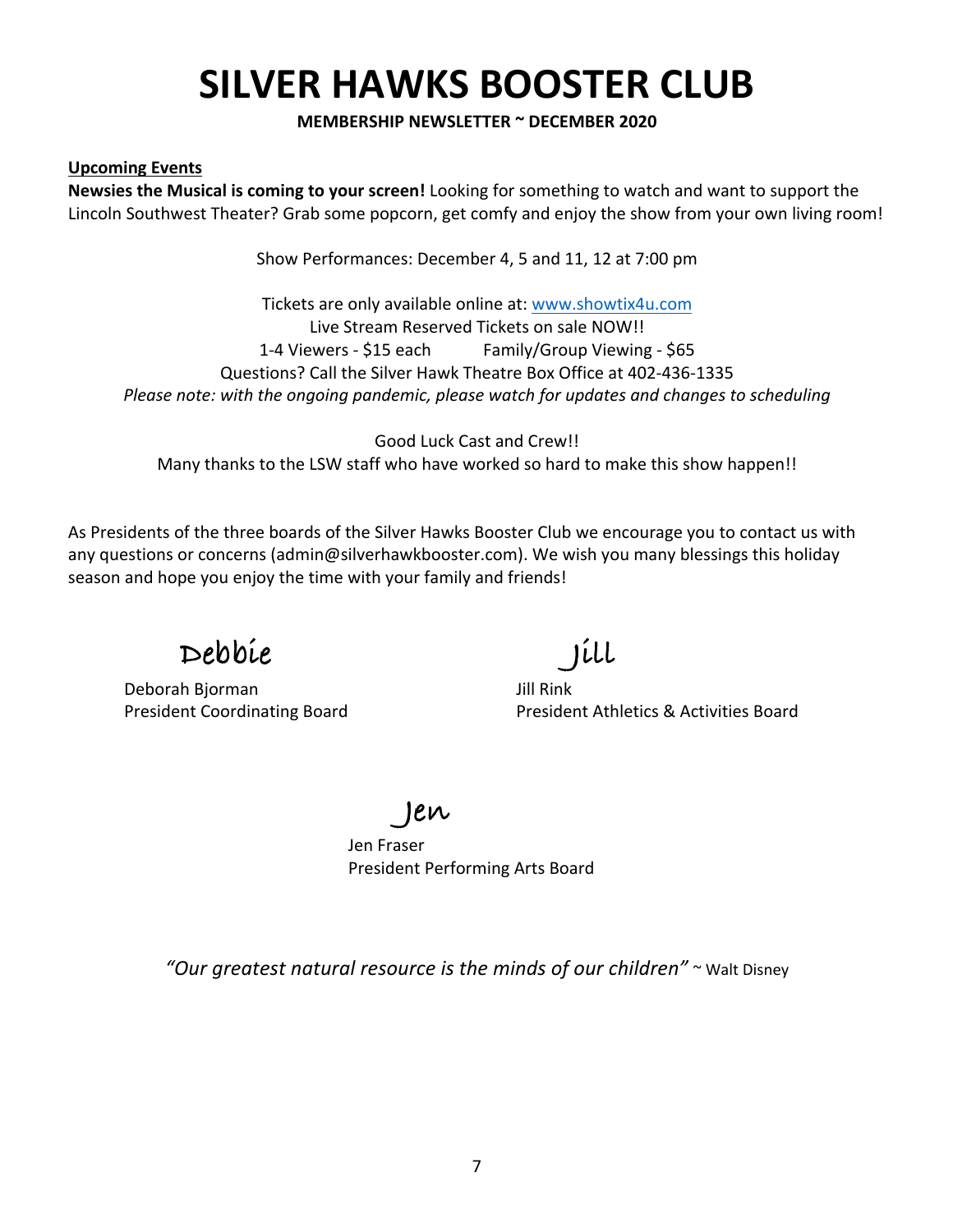**MEMBERSHIP NEWSLETTER ~ DECEMBER 2020**

#### **2020 BOOSTER BASH**

| <b>REVENUE</b>                   |                 |    |          |
|----------------------------------|-----------------|----|----------|
| Sponsorships/Giving Tree         | \$<br>28,257.74 |    |          |
| Auction                          | \$<br>6,925.00  |    |          |
| <b>Boubon Pull</b>               | \$<br>1,000.00  |    |          |
| Raffle                           | \$<br>6,750.64  |    |          |
| <b>Total Revenue</b>             | \$<br>42,933.38 |    |          |
| <b>EXPENSES</b>                  |                 |    |          |
| Facility - Rental/Liquor License |                 | \$ | 620.00   |
| Facility - Bar Payroll & Linens  |                 | \$ | 342.15   |
| <b>Facility - Security</b>       |                 | \$ | 464.20   |
| Food                             |                 | \$ | 724.75   |
| Supplies                         |                 | \$ | 405.69   |
| <b>Auction Item</b>              |                 | \$ | 599.00   |
| <b>Raffle Ticket Printing</b>    |                 | \$ | 289.65   |
| Raffle Winner                    |                 | \$ | 1,000.00 |
| <b>Raffle Ticket Taxes</b>       |                 | \$ | 519.53   |
| <b>Total Expenses</b>            |                 | Ś  | 4,964.97 |
|                                  |                 |    |          |

**NET INCOME** 

 $$37,968.41$ 

As you can see this was a very successful event! Again, a huge Thank You to Tara Meyer and her amazing committee!!

The Giving Tree was a new item this year. Tara asked each of the different Athletic Groups and Performing Arts Groups what their group currently needs or what are their wishes. Some wishes have been fulfilled and some currently remain open. If you would like to contribute to any of these wishes, please visit the Giving Tree on the Silver Hawks Booster website at www.silverhawkbooster.com/giving-tree

Also, many thanks to all who donated items for our Live Auction! This was a very fun event at the Booster Bash and we appreciate all of you who contributed to the fun by bidding on the items!

Another new item this year was the Raffle/Lottery. First prize was \$1000. Congratulations to our winner, Rusty Lewis!! Raffle Licenses for the State of Nebraska and the City of Lincoln are available for inspection by members. Our Nebraska State Gaming License is good until September 30, 2021, so if you have a Raffle idea...come talk to us!!